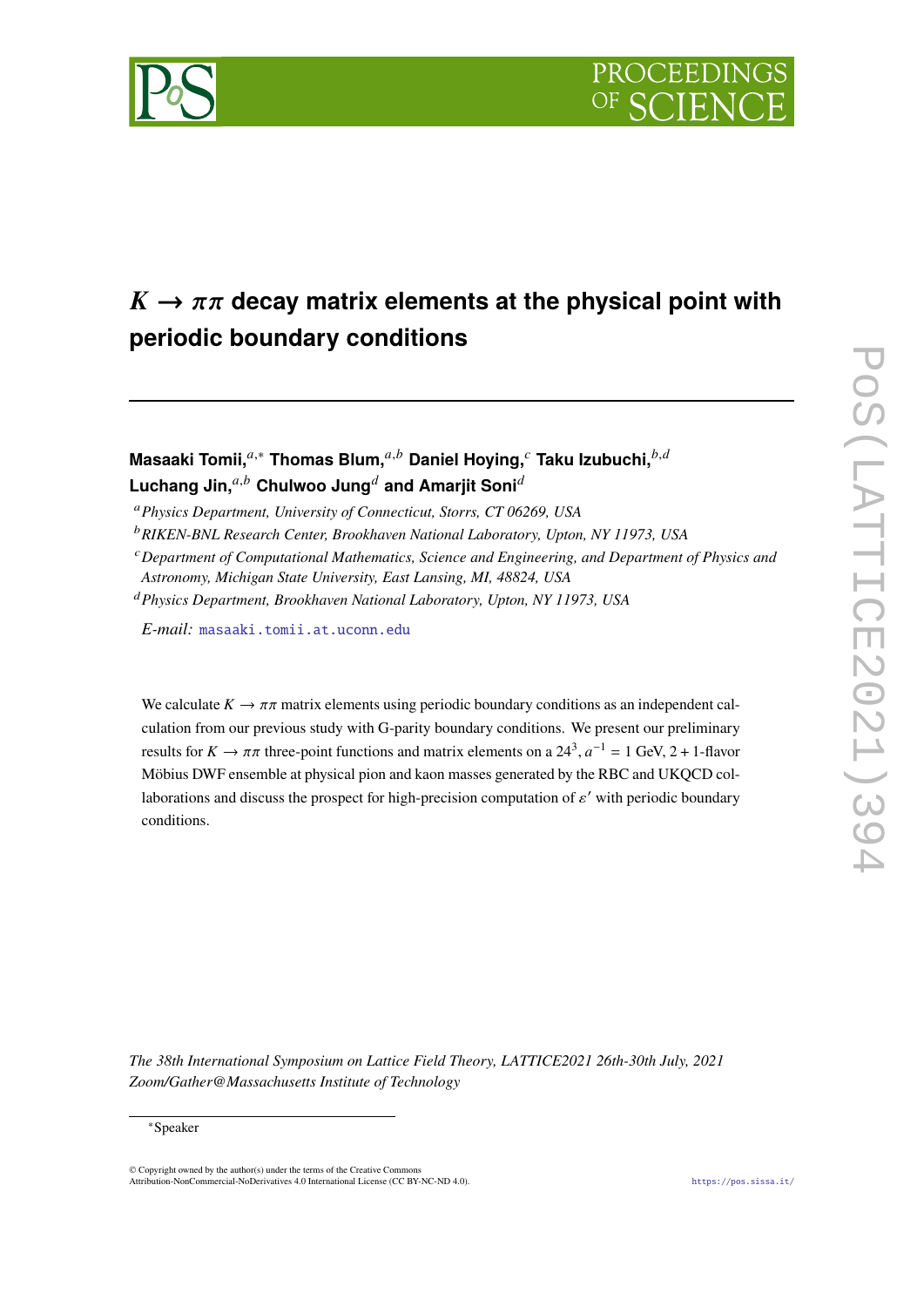#### **1. Introduction**

Direct CP violation in  $K \to \pi \pi$  decays, which is parametrized by  $\varepsilon'$ , attracts close attention from particle phenomenologists. Since it is highly suppressed in the Standard Model, it is expected to be a rich trove for searching new physics beyond the Standard Model.

With various improvements to our first result for  $\varepsilon'$  [\[1\]](#page-6-0), we have completed our calculation on a single lattice ensemble with G-parity boundary conditions [\[2\]](#page-6-1). Our result is Re  $(\varepsilon'/\varepsilon)_{\text{SM}} =$  $21.7(2.6)(6.2)(5.0) \times 10^{-4}$ , where  $\varepsilon$  is the measure of indirect CP violation and the first two errors represent statistical and systematic in our lattice calculation. The third error corresponds to omitted isospin breaking and QED corrections. While this result is consistent with the average of the experimental results Re  $(\varepsilon'/\varepsilon)_{exp} = 16.6(2.3) \times 10^{-4}$  [\[3,](#page-6-2) [4\]](#page-6-3), more independent calculations with better precision would be desired.

The major sources of systematic error in our previous calculation are 1. truncation error of perturbative matching of the Wilson coefficients between four- and three-flavor theories at the charm threshold, 2. finite lattice cutoff effects and 3. isospin breaking and QED corrections. For the matching of the Wilson coefficients, we are attempting to implement a nonperturbative procedure [\[5\]](#page-6-4) instead of the perturbative approach.

The other two sources of systematic uncertainty listed above motivate us to calculate the  $K \to \pi \pi$  matrix elements with periodic boundary conditions. For finite lattice cutoff effects, while we are generating finer G-parity ensembles to take the continuum limit within the calculation with G-parity boundary conditions, we can perform an independent calculation with periodic boundary conditions with the ensembles with various lattice spacings that we have already generated. Also, it is more straightforward for periodic boundary conditions to introduce isospin breaking and QED effects than G-parity boundary conditions. Thus our study would give us the prospect of obtaining  $\varepsilon'$  more precisely.

It is challenging to extract the on-shell kinematics of  $K \to \pi \pi$  from euclidean three-point functions with periodic boundary conditions because of the presence of the off-shell two-pion state with the energy  $E_{\pi\pi} \simeq 2m_{\pi}$ , which is smaller than that of the on-shell kinematics  $E_{\pi\pi} = m_K$ . It also turned out that the contamination from heavier two-pion states are significant [\[2,](#page-6-1) [6\]](#page-6-5). Therefore we seriously perform state decomposition by solving the generalized eigenvalue problem (GEVP) [\[7,](#page-7-0) [8\]](#page-7-1) to well extract the on-shell kinematics of  $K \to \pi \pi$  decays.

In this article we give our preliminary results for the  $K \to \pi \pi$  three-point functions and matrix elements calculated on the  $24<sup>3</sup> \times 64$  lattice ensemble with 2+1-flavor Möbius domain-wall fermions near the physical pion and kaon masses and the lattice cutoff  $a^{-1} \approx 1$  GeV. The measurements are done with 258 configurations. We use all-to-all quark propagators with 2,000 low modes from the Lanczos algorithm for the light quark and spin-color-time diluted CG inversions with random noise vectors for both the light and strange quarks.

### **2. Correlation functions**

In order to obtain the  $K \to \pi \pi$  matrix elements, we need to calculate two-point functions of interpolation operators as well as three-point functions of the interpolation operators and the  $\Delta S = 1$ four-quark effective operators. The following subsections explain these correlation functions.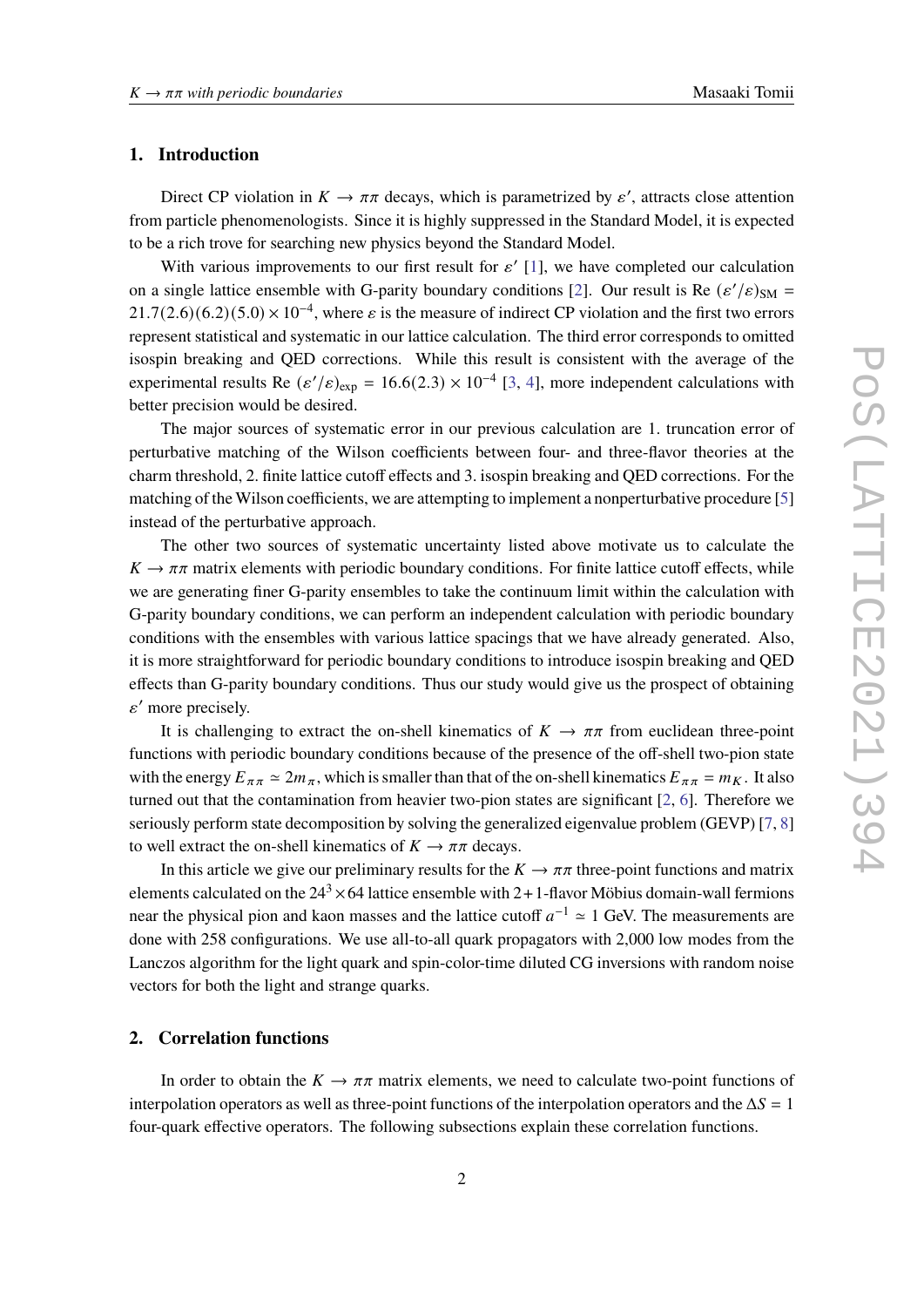#### **2.1 Two-point function of kaon operator**

The simplest correlation function is the two-point function of a kaon interpolation operator

$$
C^{K}(t) = \langle O_{K}(t)^{\dagger} O_{K}(0) \rangle.
$$
 (1)

We perform the exponential smearing for the kaon interpolation operator with the radius of 2 in lattice units.

#### **2.2 Two-point functions of two-pion operators**

We employ multiple two-pion interpolation operators

$$
O_{\pi\pi,\alpha}(t) \in \{\pi\pi(000), \pi\pi(001), \pi\pi(011), \pi\pi(111), \sigma\},\tag{2}
$$

where  $\pi \pi (abc)$  with a, b,  $c = 0$ , 1 is a product of two pion interpolation operators with the momenta indicated by  $(abc)$ . The number of the 1's in  $abc$  indicates the number of directions to which each pion interpolation operator has one unit of momentum  $\pm 2\pi/L$ . One of the pion interpolation operators has the opposite momentum to the other's, i.e. we employ the center of mass frame. We use neutral isospin-definite two-pion operators, which can be constructed by an appropriate linear combination of  $\pi^+\pi^-$ ,  $\pi^0\pi^0$  and  $\pi^-\pi^+$ . For the  $I = 0$  channel, we also employ  $\sigma$  as a two-pion interpolation operator. We perform the exponential smearing for the pion and sigma operators with the radius of 1.5 in lattice units.

We calculate two-point functions of these two-pion operators

$$
C_{\alpha\beta}^{\pi\pi}(t) = \langle O_{\pi\pi,\alpha}(t)^\dagger O_{\pi\pi,\beta}(0) \rangle - \langle O_{\pi\pi,\alpha}^\dagger \rangle \langle O_{\pi\pi,\beta} \rangle, \tag{3}
$$

where the second term on the right hand side is the vacuum subtraction term needed for the  $I = 0$ channel. In order to extract the signal from a certain state, we solve the generalized eigenvalue problem (GEVP) [\[7\]](#page-7-0)

$$
\sum_{\beta} C_{\alpha\beta}^{\pi\pi}(t) v_{n,\beta}(t, t_0) = \lambda_n(t, t_0) \sum_{\beta} C_{\alpha\beta}^{\pi\pi}(t_0) v_{n,\beta}(t, t_0), \tag{4}
$$

where  $\lambda_n(t, t_0)$  is an eigenvalue of the GEVP and  $v_{n, \beta}(t, t_0)$  is the corresponding eigenvector. We use  $t_0 = t - 1$  in this work. Preliminary results for our GEVP analysis are presented in Ref. [\[9\]](#page-7-2).

#### **2.3**  $K \rightarrow \pi\pi$  three-point functions

We calculate  $K \to \pi \pi$  three-point functions

<span id="page-2-0"></span>
$$
C_{\alpha,i}^{3pt}(t_1,t_2) = \langle O_{\pi\pi,\alpha}(t_{\pi\pi})^{\dagger} Q_i(t_{op}) O_K(t_K) \rangle, \quad t_1 = t_{\pi\pi} - t_{op}, t_2 = t_{op} - t_K,
$$
 (5)

where each operator is summed over spatial volume and  $Q_i$  is the  $\Delta S = 1$  four-quark operators [\[10\]](#page-7-3) relevant for  $K \to \pi \pi$  decays. Wick contractions of these correlation functions yield four typical diagrams shown in Figure [1.](#page-3-0) We name these diagrams *type1* through *type4*. While the  $I = 2$ channel only has the contribution from the *type1*, we need to calculate the four diagrams for the  $I = 0$  channel. For the  $K \to \sigma$  correlation functions, there are the diagrams that are analogous to the *type2–4* diagrams.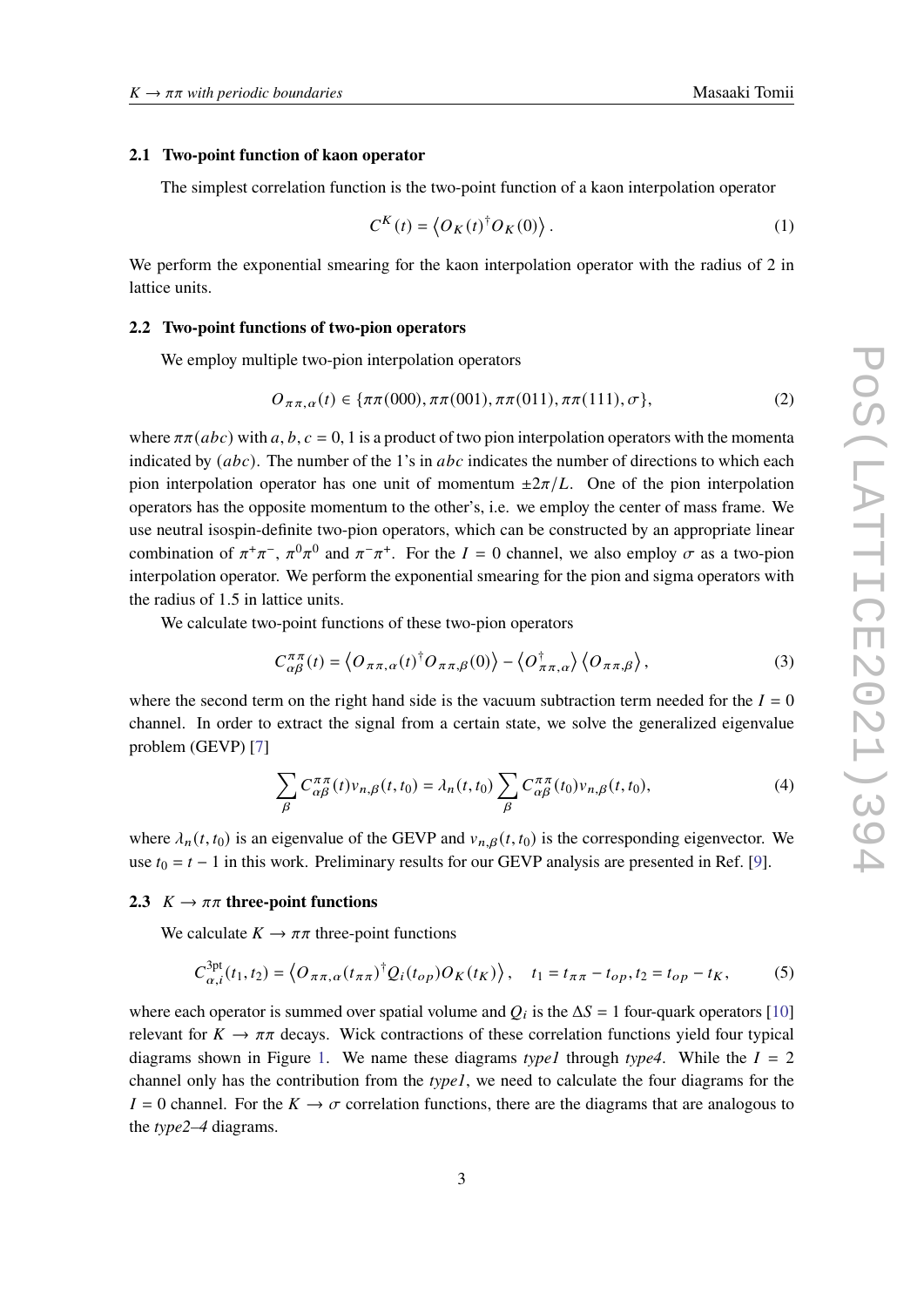<span id="page-3-0"></span>

**Figure 1:** Diagrams that contribute to  $K \to \pi\pi$  three-point functions.

<span id="page-3-1"></span>

**Figure 2:** Subtraction coefficients  $\alpha_2$  (left) and  $\alpha_6$  (right) for  $Q_2$  and  $Q_6$ , respectively.

The presence of a quark loop in the *type3* and *type4* diagrams induces a power divergence, which needs to be removed by defining the subtracted four-quark operators

$$
Q_i = \hat{Q}_i - \alpha_i \bar{s} \gamma_5 d,\tag{6}
$$

with the unsubtracted four-quark operators  $\hat{Q}_i$ . We determine the subtraction coefficients  $\alpha_i$  by imposing the condition

$$
\langle Q_i(t_{op})O_K(t_K)\rangle = 0.
$$
\n(7)

Figure [2](#page-3-1) shows preliminary results for  $\alpha_2$  (left) and  $\alpha_6$  (right). We use these time-dependent subtraction coefficients for calculating the three-point functions with the subtracted four-quark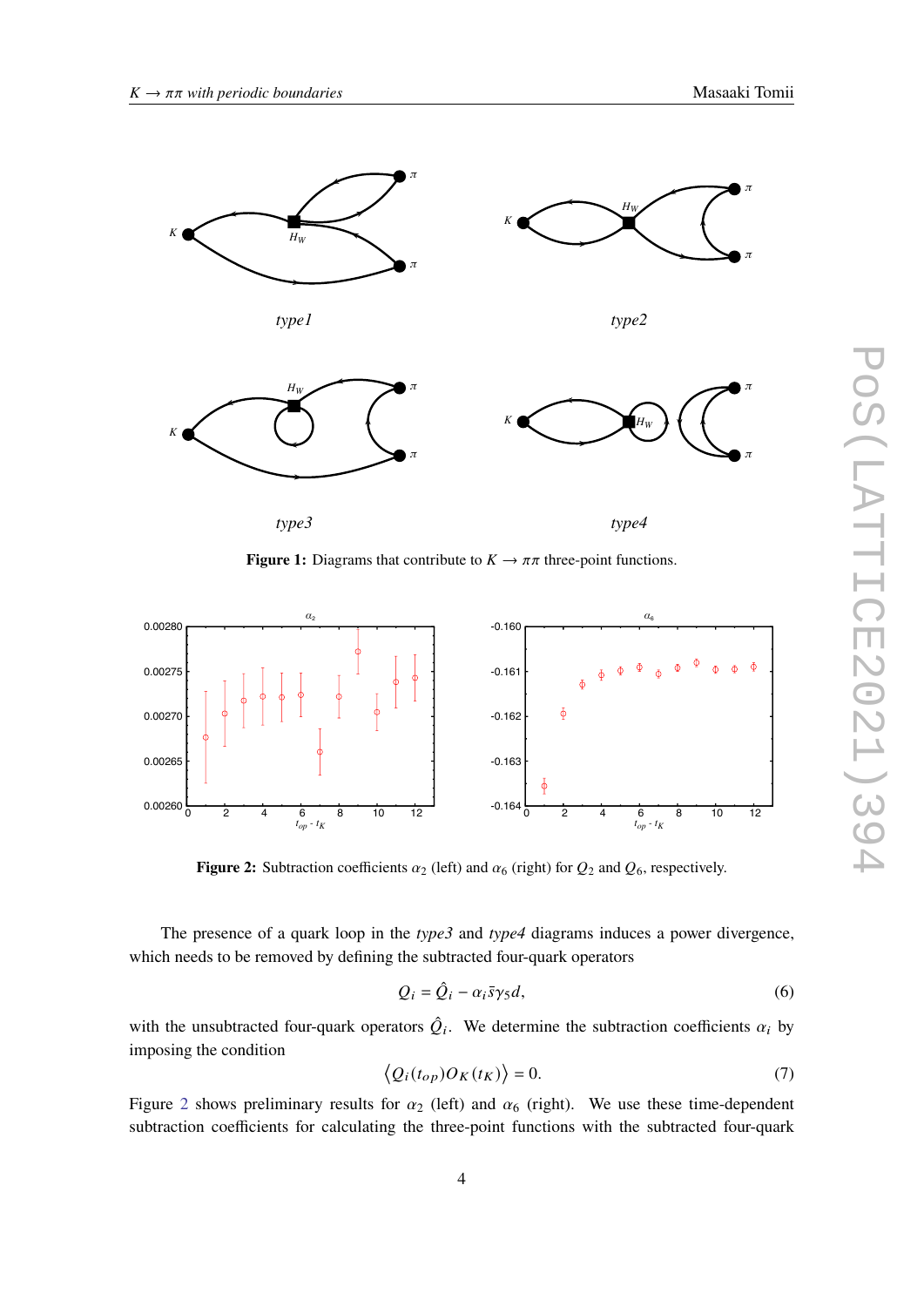<span id="page-4-0"></span>

**Figure 3:**  $K \to \pi \pi$  correlation functions with the four-quark operators  $Q_2$  (left) and  $Q_6$  (right) and the  $I = 0$ two-pion operator  $\pi\pi(001)$  at  $t_{\pi\pi} - t_K = 10$  and their breakdowns into the contributions of each diagram.

operators, i.e. we calculate the three-point functions at  $t_2 = t_{op} - t_K$  using the subtraction coefficients calculated at the same time separation  $t_2 = t_{op} - t_K$ . This subtraction condition also removes the vacuum term  $\langle O_{\pi\pi,\alpha}^{\dagger} \rangle \langle Q_i(t_{op}) O_K(t_K) \rangle$  that could arise in the  $K \to \pi\pi$  three-point functions [\(5\)](#page-2-0) if a different subtraction condition was imposed. In what follows, the four-quark operators are understood as the subtracted ones.

The computational cost of the *type1* and *type2* diagrams is as high as that of A2A propagators and much higher than that of *type3* and *type4*. Since the *type4* diagram, which is disconnected, is expected and verified [\[2\]](#page-6-1) to dominates the statistical error of the  $I = 0$  channel of the three-point functions, the number of measurements of *type1* and *type2* diagrams can be reduced without spoiling the statistical precision. We perform the cost reduction by reducing the number of lattice sites of the four-quark operators from  $24<sup>3</sup>$  to  $8<sup>3</sup>$  for each time slice. With this reduction we can in principle take the contractions of *type1* and *type2* diagrams 27× faster.

Figure [3](#page-4-0) shows the  $K \to \pi \pi$  three-point functions with the four-quark operators  $Q_2$  (left) and  $\mathcal{O}_6$  (right) and the  $I = 0$  two-pion operator  $\pi \pi (001)$ , which couples well with the first excited twopion state, which describes nearly on-shell kinematics in our lattice setup. The figure also shows the breakdown of the correlation functions into the contributions of each diagram. According to our  $\pi\pi$  scattering study [\[9\]](#page-7-2), the contaminations from higher excited states that are not taken into account by the GEVP approach is significant at time separation 1 and 2 in lattice units and therefore we expect we need to extract the  $K \to \pi \pi$  matrix elements in the region  $t_{\pi \pi} - t_{op} \geq 3$ , where the statistical error is dominated by the *type4* diagram. Thus the cost reduction of the *type1* and *type2* diagrams does not appear to affect the statistical precision and therefore is successful.

#### **3. Effective matrix elements**

Following the discussion in Ref. [\[8\]](#page-7-1), we calculate the  $K \to \pi \pi$  effective matrix elements

<span id="page-4-1"></span>
$$
M_{i,n}^{eff}(t_1, t_2) = \frac{\widetilde{C}_{n,i}^{3pt}(t_1, t_2)}{\sqrt{\lambda_n^{t_1} e^{-m_K t_2} \widetilde{C}_n^{\pi \pi}(t_1) C^K(t_2)}},
$$
(8)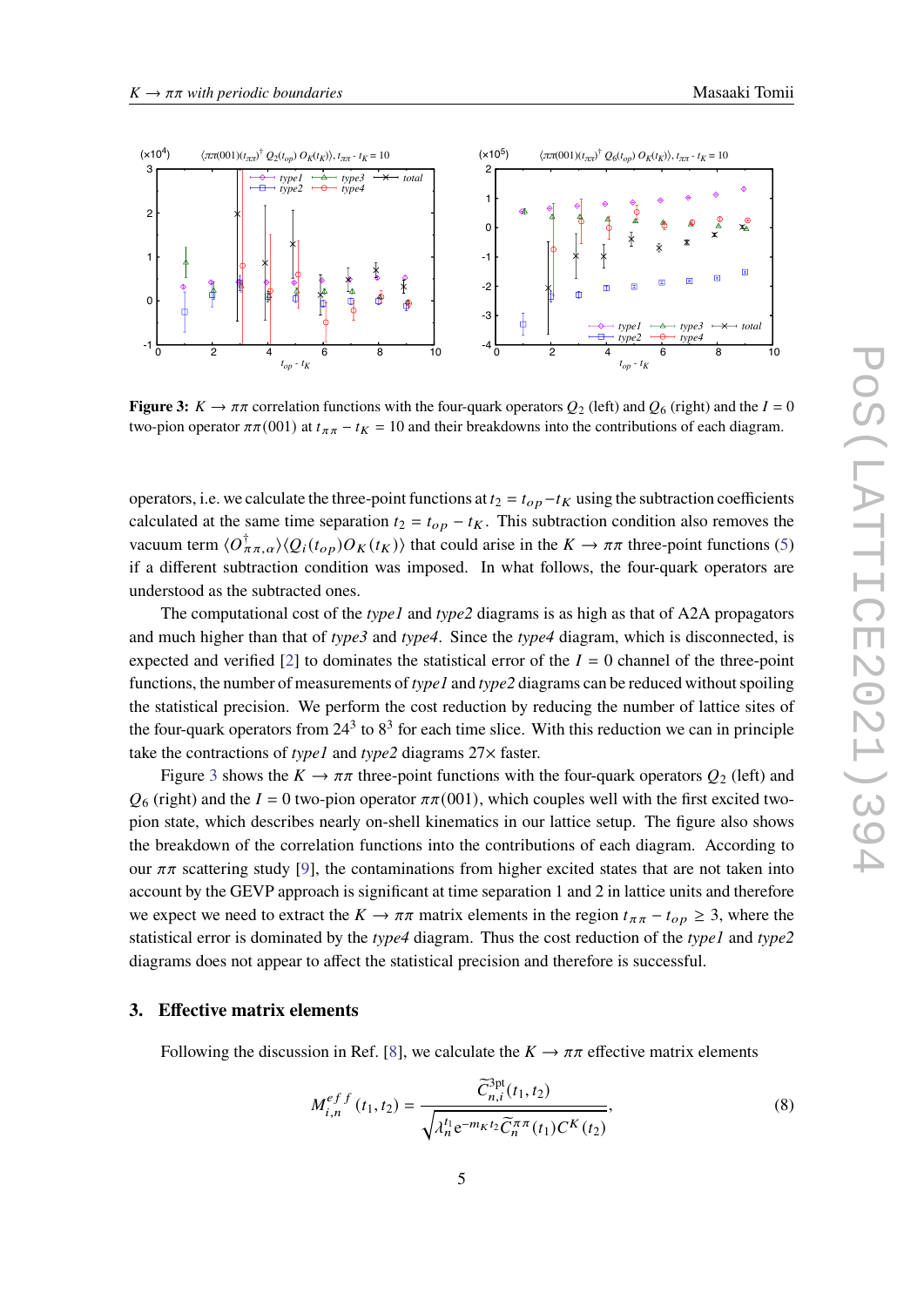<span id="page-5-0"></span>

**Figure 4:** Preliminary results for  $K \to \pi \pi$  effective matrix elements with the four-quark operators  $Q_1$  (left) and  $Q_7$  (right) and the  $I = 2$  two-pion operators. Here the two-pion operators  $\pi \pi (000)$ ,  $\pi \pi (001)$ ,  $\pi \pi (011)$ and  $\pi\pi$ (111) are used for GEVP.

where we define state-projected correlation functions

$$
\widetilde{C}_{n,i}^{3pt}(t_1, t_2) = \sum_{\alpha} v_{n,\alpha}^* C_{\alpha,i}^{3pt}(t_1, t_2),
$$
\n(9)

$$
\widetilde{C}_{n}^{\pi\pi}(t_{1}) = \sum_{\alpha,\beta} v_{n,\alpha}^{*} C_{\alpha\beta}^{\pi\pi}(t_{1}) v_{n,\beta},
$$
\n(10)

with  $\lambda_n$  and  $v_{n,\alpha}$  being the eigenvalues and eigenvectors extracted from a plateau region of the GEVP effective energies for the two-pion correlation functions.

Figure [4](#page-5-0) shows the  $I = 2$  channel of the effective matrix elements with the four-quark operators  $Q_1$  (left) and  $Q_7$  (right). We solve GEVP with the four two-pion interpolation operators  $\pi\pi(000)$ ,  $\pi\pi(001)$ ,  $\pi\pi(011)$  and  $\pi\pi(111)$ . While the third excited two-pion state is also included in this GEVP analysis, the corresponding matrix element is omitted from the plots since it has a large statistical error. We see a good plateau on the effective matrix elements with the first excited two-pion state (squares), which describes nearly on-shell kinematics.

Figure [5](#page-6-6) shows the  $I = 0$  channel of the effective matrix elements with the four-quark operators  $Q_2$  (left) and  $Q_6$  (right). Here, the three two-pion interpolation operators  $\pi \pi (000)$ ,  $\pi \pi (001)$  and  $\sigma$ are used for the GEVP analysis. While the  $I = 0$  channel is noisier than the  $I = 2$  channel because of the presence of a disconnected diagram and we may need to increase the statistics and improve the analysis, we still see some signal and plateau, which indicate the feasibility of calculating the  $I = 0$  channel of  $K \to \pi \pi$  matrix elements and  $\varepsilon'$  with periodic boundary conditions.

#### **4. Summary**

This study gives us a prospect that we could successfully calculate the  $K \to \pi \pi$  matrix elements and  $\varepsilon'$  with periodic boundary conditions. We are attempting to decrease the statistical error by the factor of 3 in order to reach the same precision as the one we had in our previous calculation with G-parity boundary conditions [\[2\]](#page-6-1). While we apply the AMA correction to the correlation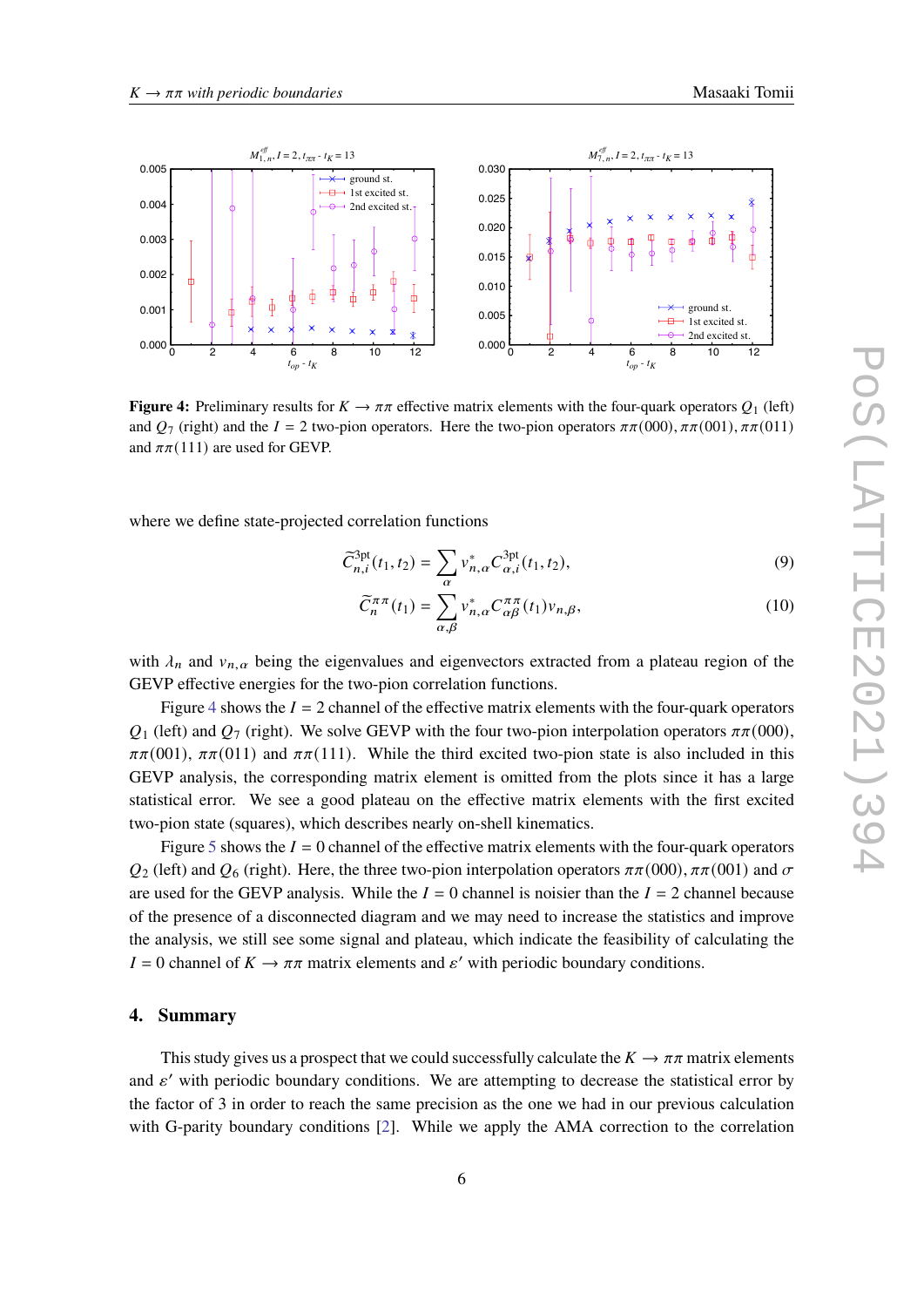

<span id="page-6-6"></span>

**Figure 5:** Preliminary results for  $K \to \pi \pi$  effective matrix elements with the four-quark operators  $Q_2$  (left) and  $Q_6$  (right) and the  $I = 0$  two-pion operators. Here the three two-pion operators  $\pi \pi (000)$ ,  $\pi \pi (001)$  and  $\sigma$  are used for GEVP.

functions of two-pion operators, we have not introduced it to the  $K \to \pi \pi$  three-point functions. This makes the jackknife analysis nontrivial about noise cancelation due to the correlation between the numerator and denominator of Eq. [\(8\)](#page-4-1). We are close to introduce the AMA correction to the three-point functions and see how it improves the precision.

#### **Acknowledgments**

M.T, T.B and L.C.J were supported in part by US DOE grant DE-SC0010339. M.T. and L.C.J. were also supported in part by DOE Office of Science Early Career Award DE-SC0021147. D.H was supported in part by a SCIDAC grant "Computing the Properties of Matter with Leadership Computing Resources." T.I, C.J and A.S were supported in part by US DOE grant DE-SC0012704. Computations for this work were carried out on facilities of the USQCD Collaboration, which are funded by the Office of Science of the U.S. Department of Energy.

#### **References**

- <span id="page-6-0"></span>[1] Z. Bai *et al.* [RBC and UKQCD], Phys. Rev. Lett. **115**, no.21, 212001 (2015) [arXiv:1505.07863 [hep-lat]].
- <span id="page-6-1"></span>[2] R. Abbott *et al.*[RBC and UKQCD], Phys. Rev. D **102**, no.5, 054509 (2020) [arXiv:2004.09440 [hep-lat]].
- <span id="page-6-2"></span>[3] J. R. Batley *et al.* [NA48], Phys. Lett. B **544**, 97-112 (2002) [arXiv:hep-ex/0208009 [hep-ex]].
- <span id="page-6-3"></span>[4] E. Abouzaid *et al.* [KTeV], Phys. Rev. D **83**, 092001 (2011) [arXiv:1011.0127 [hep-ex]].
- <span id="page-6-4"></span>[5] M. Tomii, PoS **LATTICE2019**, 174 (2020)
- <span id="page-6-5"></span>[6] T. Blum *et al.*[RBC and UKQCD], Phys. Rev. D **104**, no.11, 114506 (2021) [arXiv:2103.15131 [hep-lat]].